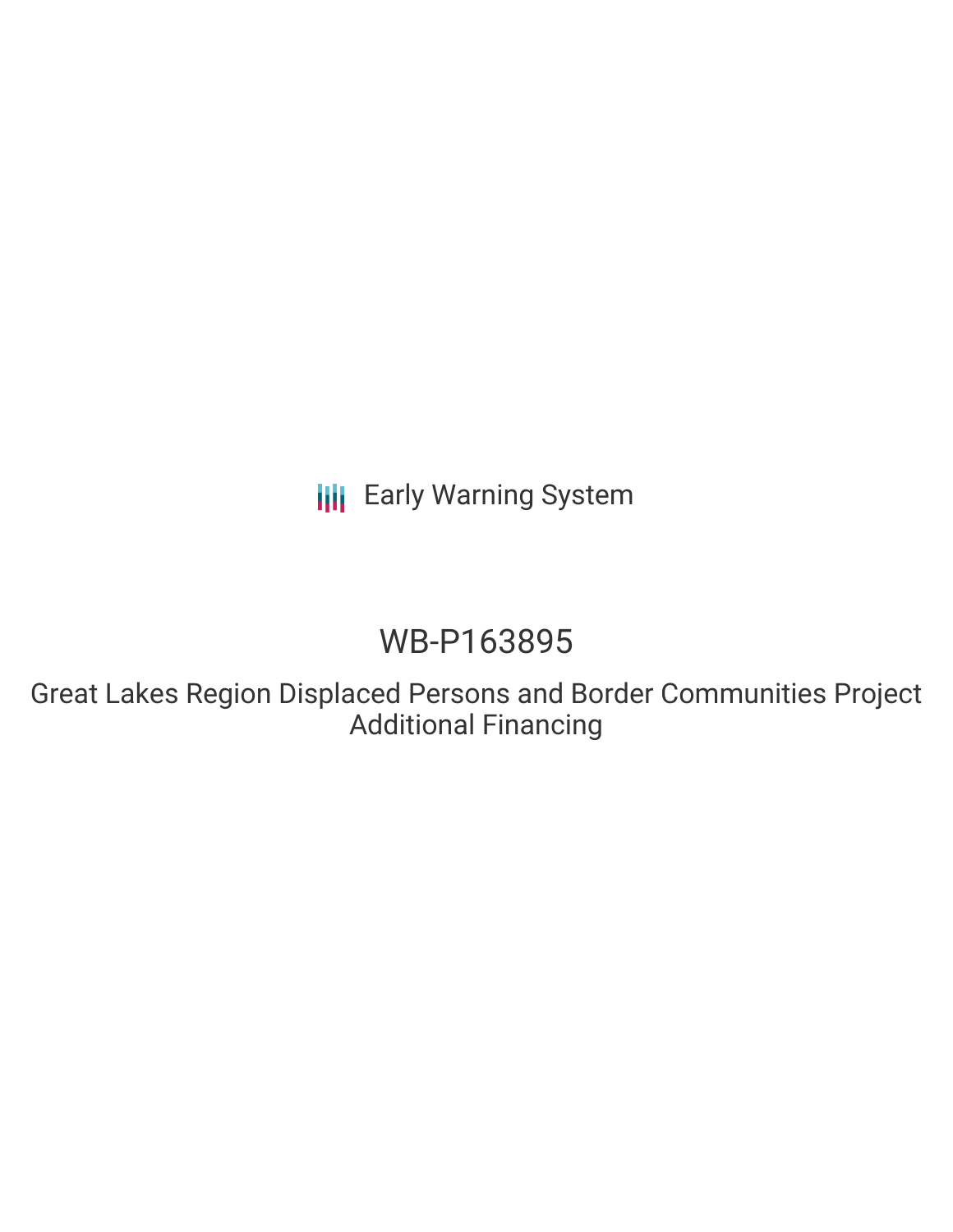

#### Early Warning System Great Lakes Region Displaced Persons and Border Communities Project Additional Financing WB-P163895

#### **Quick Facts**

| <b>Countries</b>               | Central African Republic |
|--------------------------------|--------------------------|
| <b>Financial Institutions</b>  | World Bank (WB)          |
| <b>Status</b>                  | Active                   |
| <b>Bank Risk Rating</b>        | C                        |
| <b>Voting Date</b>             | 2017-07-25               |
| <b>Borrower</b>                | Central African Republic |
| <b>Sectors</b>                 | Humanitarian Response    |
| <b>Investment Amount (USD)</b> | $$3.00$ million          |
| <b>Project Cost (USD)</b>      | $$3.00$ million          |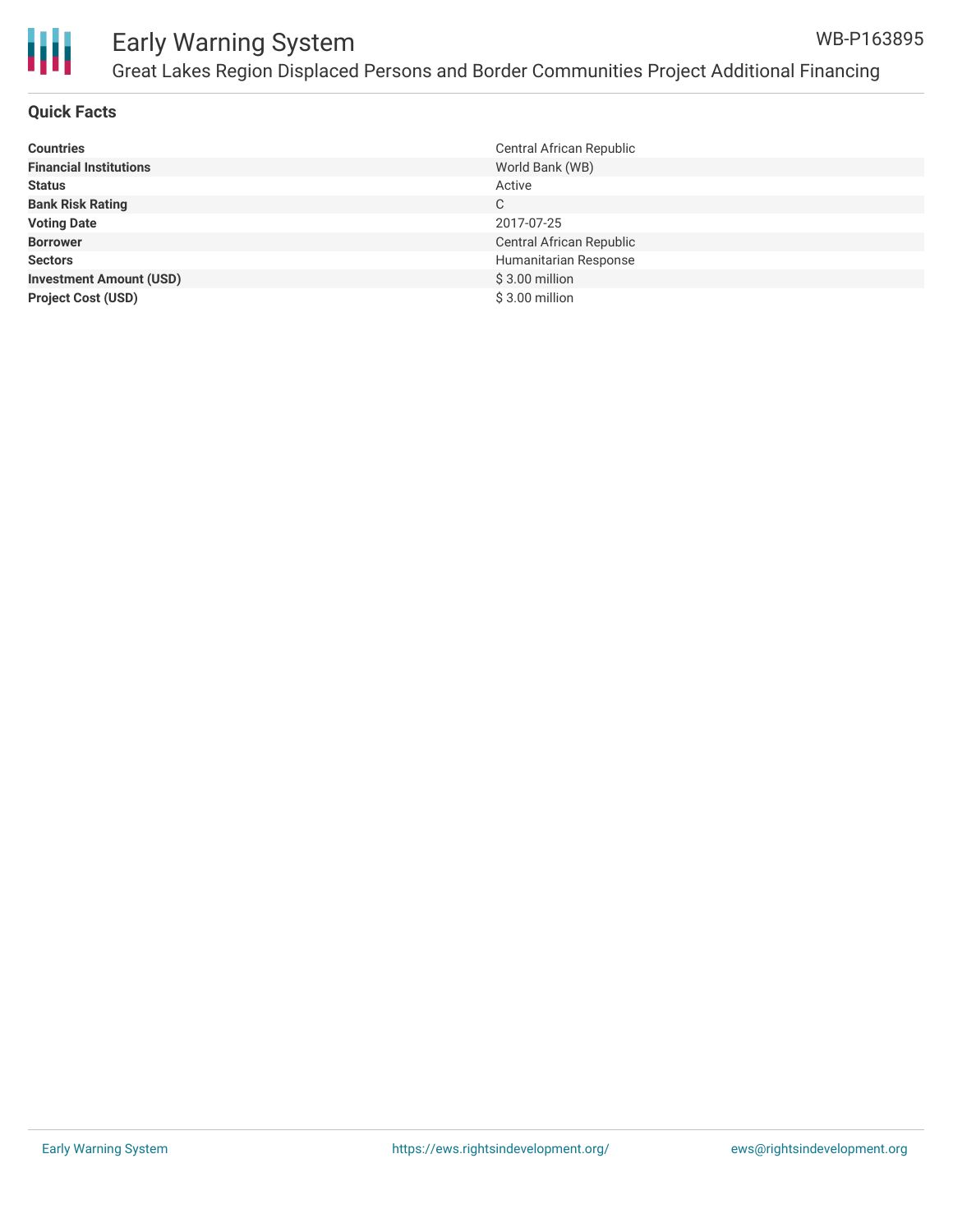

## **Project Description**

The development objective of Great Lakes Region Displaced Persons and Border Communities Project for Zambia is to improve access to livelihoods and socio-economic infrastructure for displaced people and host communities in the targeted areas. This restructuring requires additional grant of three million US dollars to extend regional capacity building and learning activities on development responses to forced displacement to government representatives of ICGLR Member States (MSs) across the Great Lakes Region (GLR). It also requires the following changes: 1) The new PDO for the would be: to (i) improve access to livelihoods and socio-economic infrastructure for displaced people and host communities in target areas of the territory of the Republic of Zambia, and (ii) support regional learning on development responses to forced displacement; 2) The inclusion of a new and fifth component to the Project to be funded by the AF (grant) to the ICGLR; 3) The revision of the Results Framework to include further indicators that pertain to the objectives and activities of the new fifth component (to be financed through a grant to the ICGLR) and revised PDO. 4) The addition of a new Recipient (which is also the additional implementing entity) to receive the additional grant and implement the activities under the relevant grant agreement: the ICGLR; and 5) Complementary changes to accommodate the additional grant and additional implementing agency including: an increase to Substantial, of the fiduciary risks associated with the original project to reflect additional fiduciary risks posed by the additional grant; the specification of financial management (FM), disbursement, and procurement arrangements for ICGLR, which will be further outlined in a specific Project Implementation Manual (PIM) for the new component.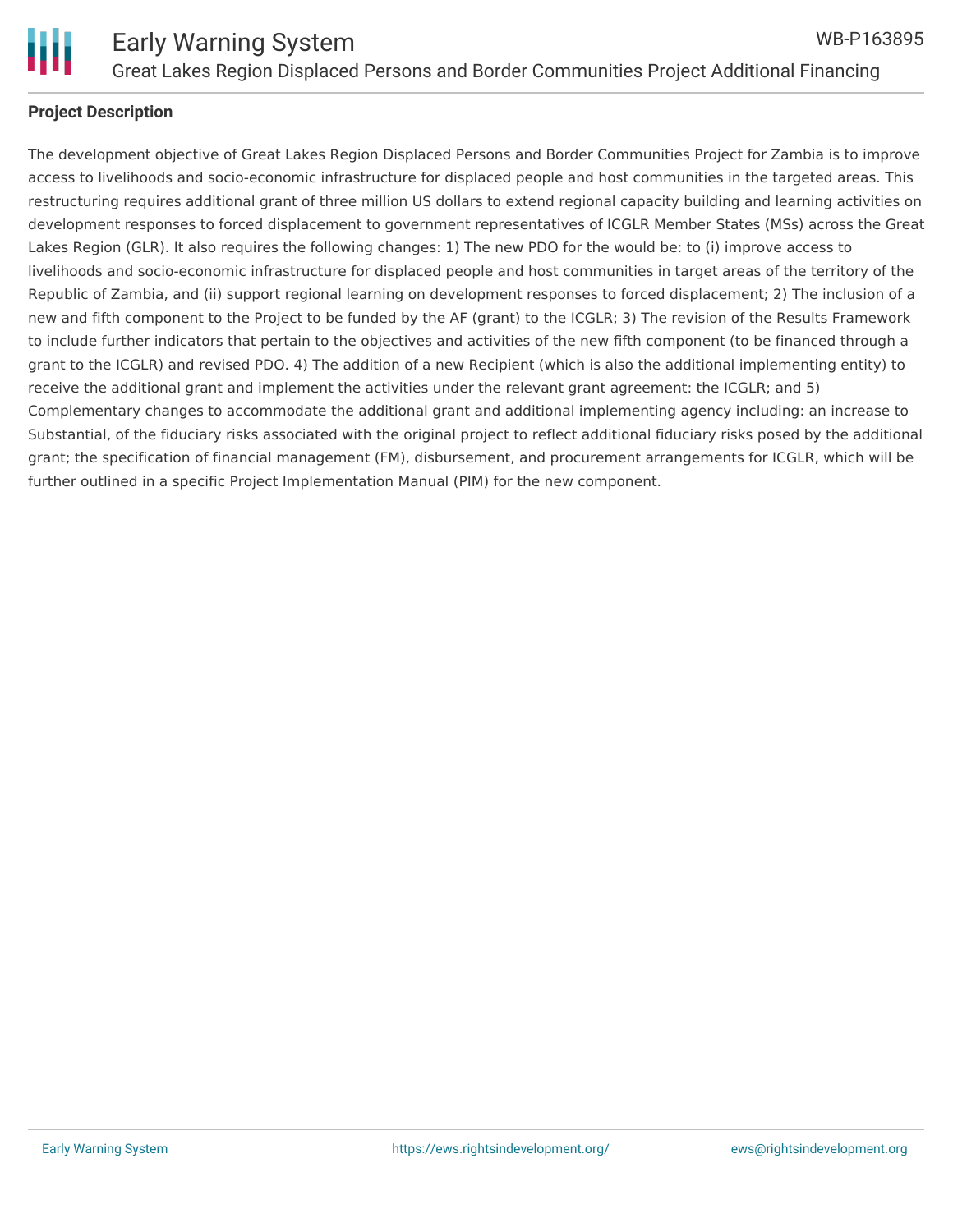

## Early Warning System Great Lakes Region Displaced Persons and Border Communities Project Additional Financing WB-P163895

### **Investment Description**

World Bank (WB)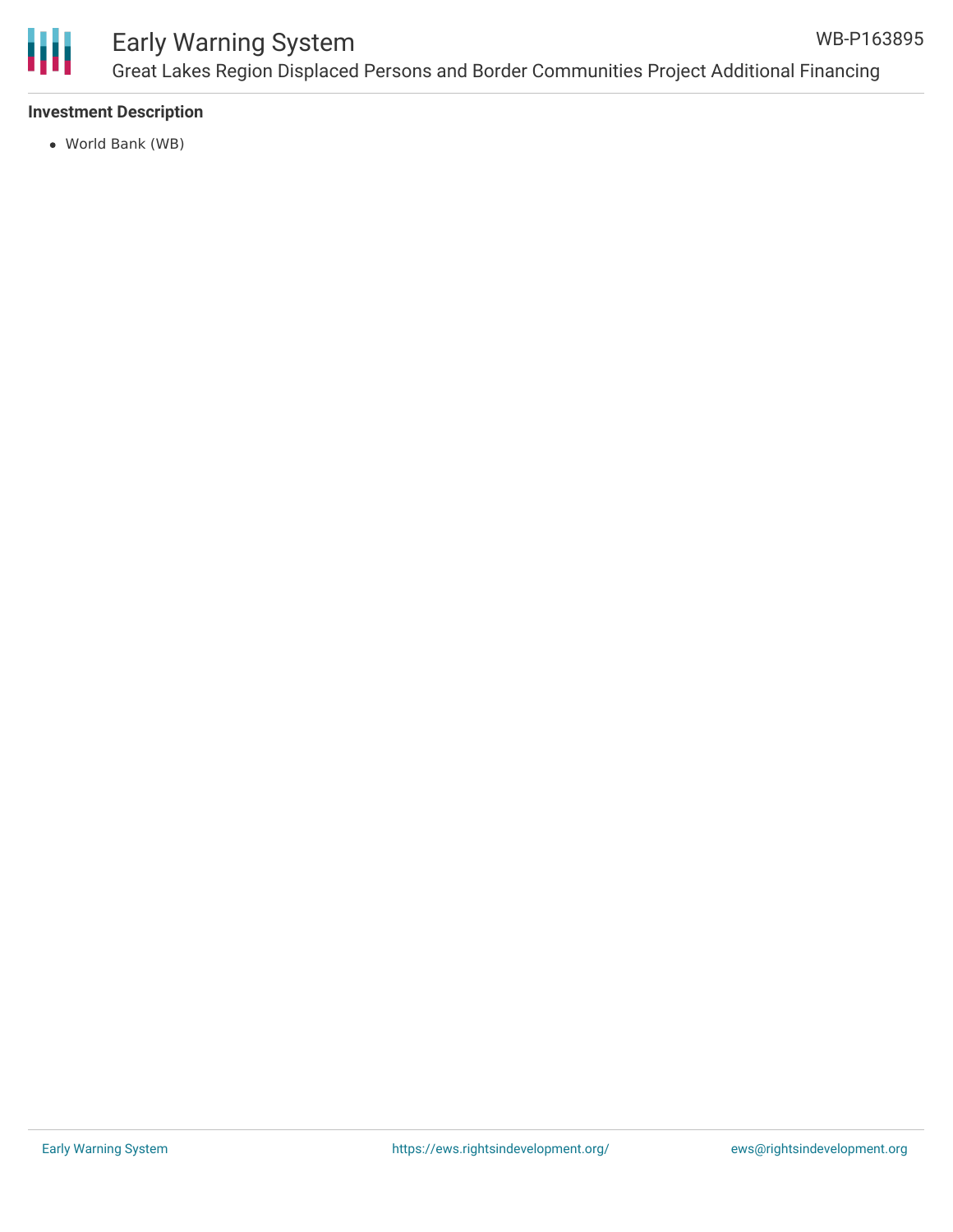

### **Contact Information**

ACCOUNTABILITY MECHANISM OF WORLD BANK

The World Bank Inspection Panel is the independent complaint mechanism and fact-finding body for people who believe they are likely to be, or have been, adversely affected by a World Bank-financed project. If you submit a complaint to the Inspection Panel, they may investigate to assess whether the World Bank is following its own policies and procedures for preventing harm to people or the environment. You can contact the Inspection Panel or submit a complaint by emailing ipanel@worldbank.org. You can learn more about the Inspection Panel and how to file a complaint at: http://ewebapps.worldbank.org/apps/ip/Pages/Home.aspx.